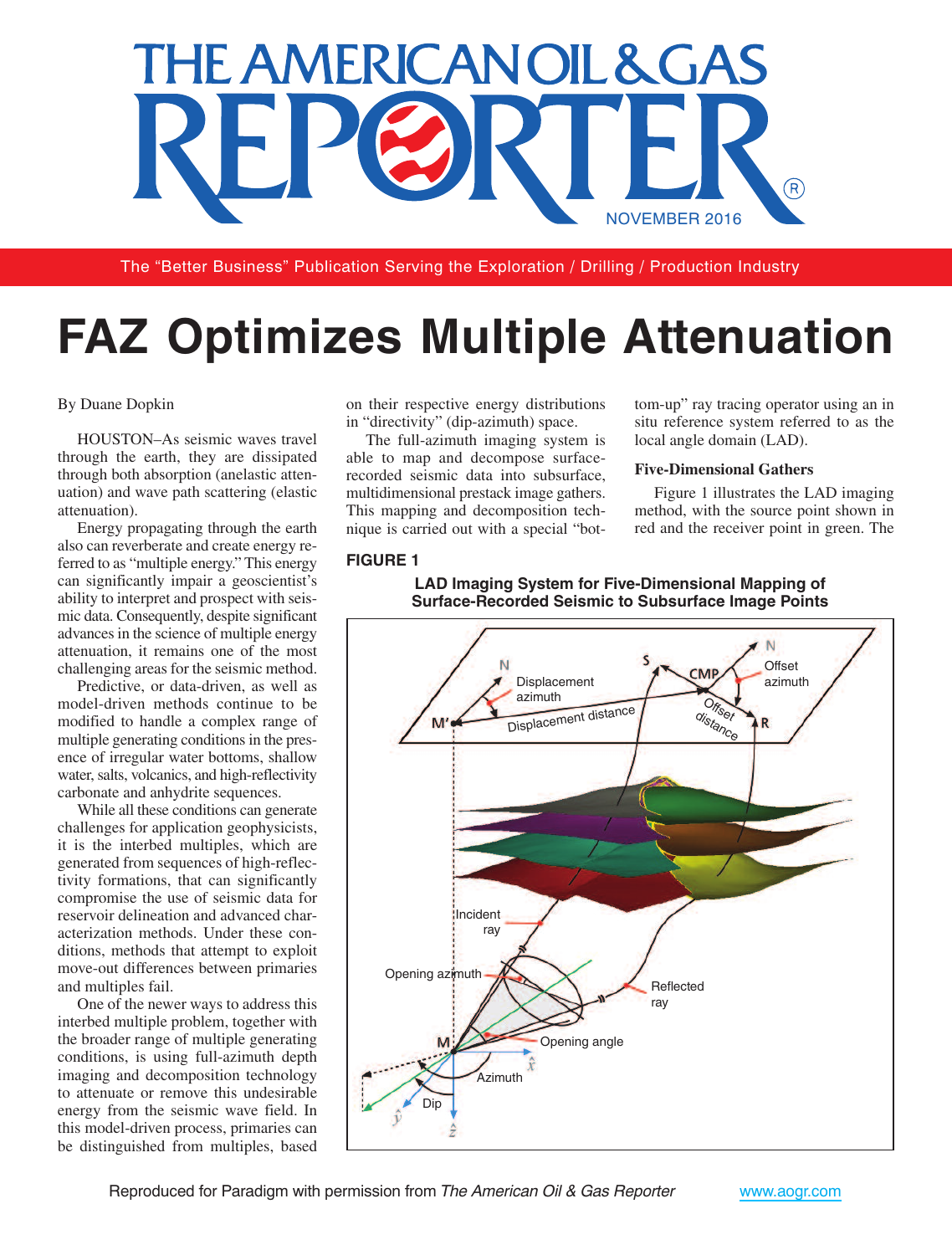outcome of the ray tracing and mapping is a five-dimensional image gather described by full-azimuth subsurface directivity (the dip and azimuth of the local reflecting surface) and by full-azimuth subsurface reflectivity (the opening angle and its associated azimuth defined by the

incidence and reflected ray pair).

Figure 2 shows examples of mapping surface-recorded seismic data to five-dimensional gathers of full-azimuth reflectivity and directivity, and displaying the results in 3-D or 2-D forms. This multidimensional decomposition provides the

#### **FIGURE 2**

**Full-Azimuth Surface to Subsurface Mapping**



#### **FIGURE 3**



**Full-Azimuth Directivity Gather with Depth, Dip and Azimuth Energy Distributions**

highest levels of flexibility in designing special imaging and inversion operators to emphasize or attenuate different subsurface features. Specifically, the technology can be applied to:

• Enhance continuous reflections in the presence of low signal-to-noise with operators that emphasize "specular energy;"

• Recover the low energy associated with small faults, discontinuities or feature edges with operators that emphasize "diffraction energy;"

• Map in situ stresses and natural fractures using full-azimuth reflectivity data, and full-azimuth amplitude-variation-with-azimuth and velocity-variationwith-azimuth inversions; and

• Differentiate between primary and multiple data.

#### **Multiple Suppression**

Two approaches can be used to attenuate the broad spectrum of multiples that may be present in the fully recorded seismic wave field. Both methods exploit the "directionality" of the imaging operator and associated multidimensional gather output.

The first approach is based on the internal (imaging) implementation of local slant stack (LSS) operators, optimally designed for each primary ray pair associated with a given source-image/pointreceiver path, and the corresponding seismic data event. The LSS is applied in the direction of the horizontal "slowness" components of the arriving rays at the acquisition surface, where the size of the LSS (the number of traces involved) is computed independently for each ray pair from its first Fresnel zone (a region defining the lateral resolution of seismic data).

Therefore, primary reflection events sharing the same travel time and the same surface directivity as the traced ray pairs are emphasized (highly weighted), while all other events (considered as noise) are attenuated simultaneously.

In the second approach, the fullazimuth directivity gathers are used to identify the respective energy distributions of primary and multiple events in both dip and azimuth. Special operators are designed to subsequently remove the multiples with different dip and/or azimuth energy distributions from the primaries. This approach can be quite effective at attenuating interbed multiples, particularly if there is any structural separation of